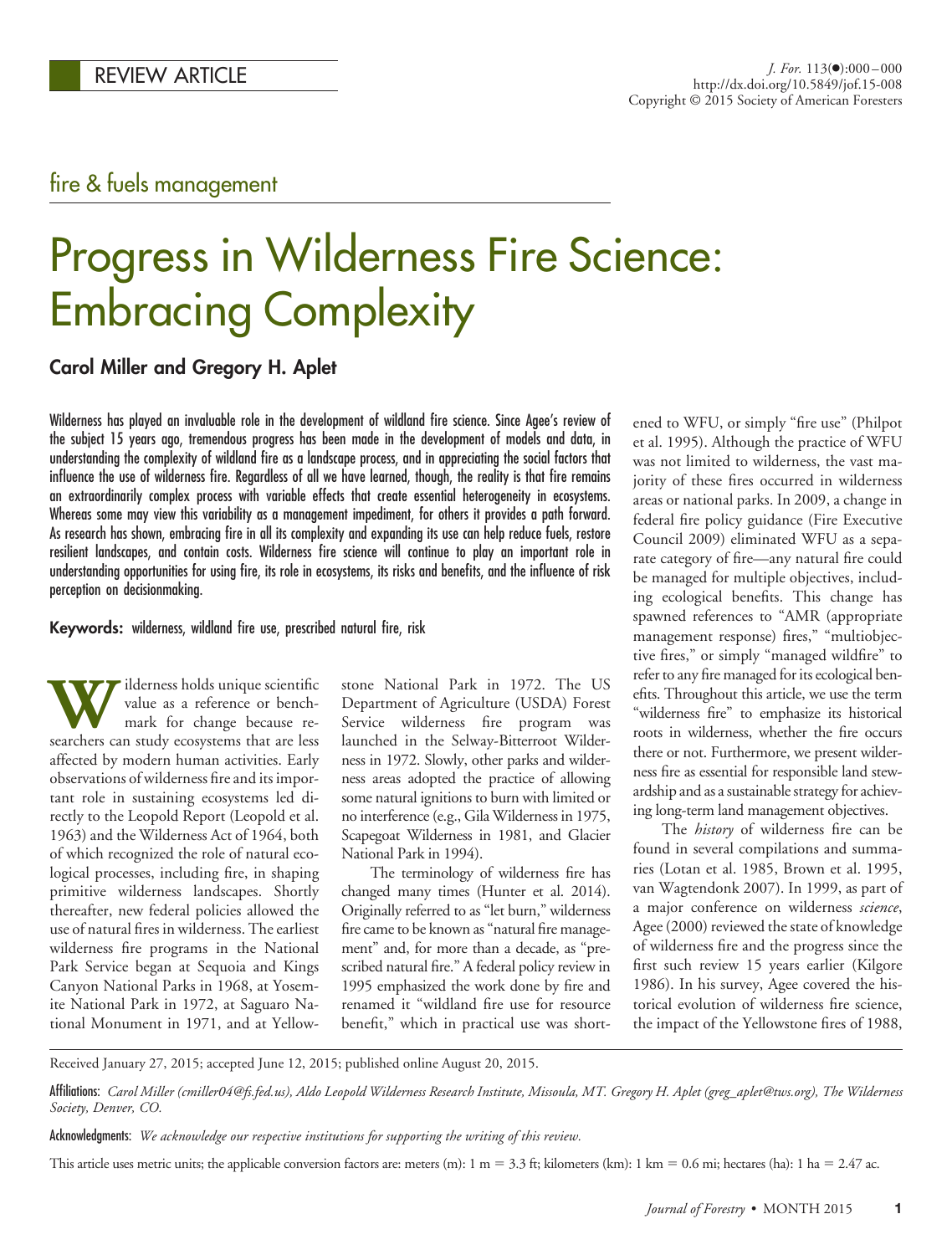the drivers of wilderness fires and fire regimes, the value and status of models, and the importance of monitoring.

In this article, we review progress in wilderness fire science in the 15 years since Agee's (2000) review. A state-of-knowledge review is timely and relevant as we celebrate 50 years of the Wilderness Act, and as the practice of wilderness fire appears poised to expand from wilderness to the broader landscape. We begin by examining recent progress and then look to the future and attempt to chart a direction for fire management that capitalizes on the lessons learned from the first 50 years of wilderness fire science. Most of the science we cite and the lessons we glean come from the western United States; this is a direct reflection of the historical geography of wilderness fire.

# **Recent Progress in Wilderness Fire Science**

From Agee's (2000) review, we gleaned four general themes that captured the major research needs for wilderness fire science at that time: (1) the limitations of models and data availability; (2) the complexity of fire (especially recognition of patchiness and synergistic interactions); (3) the landscape context of wilderness and accounting for fire as a landscape process; and (4) the sociological and institutional barriers to expanded wilderness fire. Here, we review progress in each of these areas and attempt to capture lessons relevant to expanding the benefits of wilderness fire into the future.

#### **Models, Tools, and Data**

During the past 50 years, the improved ability to predict fire behavior and fire effects has been an important advance for wilderness fire science. At the time of Agee's review, models could predict tree mortality at the stand scale (e.g., Reinhardt et al. 1997). Individual-based gap models (e.g., Keane et al. 1990, Miller and Urban 1999), stateand-transition vegetation models (e.g., Arbaugh et al. 2000), and individual growthand-yield models (e.g., Dixon 2002) were incorporating fire to allow the study of longterm successional dynamics, all at the stand scale. Still relatively new were models that could simulate landscape-scale fire-vegetation dynamics, and these varied in complexity (Keane et al. 1996, Mladenoff and He 1999, Roberts and Betz 1999, Kurz et al. 2000, Keane et al. 2002, Chew et al. 2004). Also new on the scene was FARSITE (Fire Area Simulator), a spatially and temporally

explicit model of fire growth that could be used to predict spread of wilderness fires (Finney 1994). In noting the importance of these models, Agee (2000) lamented that the data required by these newer models were insufficient for most places. Since then, the availability of remotely sensed satellite data, particularly from Landsat, has led to the development of large-scale data sets; the spatial data that were once lacking now exist.

Vegetation and fuels data are critical inputs to fire growth modeling tools such as FARSITE. Their increased availability since 2000 is largely due to substantial investments in the LANDFIRE (Landscape Fire and Resource Management Planning Tools) project (Rollins and Frame 2006). LANDFIRE data include landscape-scale geospatial products describing vegetation, fuels, topography, and fire regimes at a 30-m resolution. Despite being criticized for inaccuracy and a simplistic characterization of vegetation condition (see, e.g., Aplet and Wilmer 2005, Krasnow et al. 2009), LANDFIRE data have the advantages of being consistently derived and readily available for download. In addition to being widely used for operational incident management (Ryan and Opperman 2013), the wall-to-wall coverage of these data greatly facilitates investigations at large landscape scales that are directly relevant to wilderness fire and its management (e.g., Black and Opperman 2005, Miller 2007, Keane and Karau 2010).

The Monitoring Trends in Burn Severity (MTBS) project<sup>1</sup> (Eidenshink et al. 2007) is a particularly valuable and recent contribution to wilderness fire science. Using Landsat data dating back to 1984,

MTBS has quantified burn severity—a measure of ecological change—for all known fires larger than 405 ha. These data allow the study of variability and patchiness resulting from fires, and because these data are consistently produced, they are well-suited to broad geographic investigations (Dillon et al. 2011) (Figure 1). In addition, these data are superior to many fire perimeter data sets (e.g., Kolden and Weisberg 2007, Shapiro-Miller et al. 2007) and can be used to investigate influences on area burned, fire size, and fire spread (e.g., Haire et al. 2013, Morgan et al. 2014, Parks et al. 2015). As with LANDFIRE, MTBS data are readily accessible and available at a 30-m resolution. Like LANDFIRE, criticisms include the heavy reliance on remotely sensed data over field-based data. Nevertheless, MTBS has been a boon for fire research in wilderness, where field-based data collection is especially time-consuming and challenging.

Another new data resource for wilderness fire research is the Moderate Resolution Imaging Spectroradiometer (MODIS) fire detection points (NASAMCD14ML product, Collection 5, Version 1). These satellite data contain the date and location of actively burning pixels since 2000. Although they are at a coarse spatial resolution (pixel size of  $(0.25 \text{ km}^2)$ , they have a fine temporal resolution (two sensors, twice a day) and can be used to develop consistent spatiotemporal fire progression information that is often lacking for remote wilderness fires. Spatial interpolation methods can link 30-m pixels within a fire perimeter to an estimated day of

# Management and Policy Implications

The past 50 years of wilderness fire science has shown the benefits that accrue from fires that burn on their own terms and under less-than-extreme conditions. Fuel loads are lower, fire behavior is moderated, fire sizes are limited, forest structural diversity and wildlife habitat are improved, and fuel breaks are created that can help in the management of today's long-duration fires. Although improvements in modeling and data have increased our ability to support decisionmaking and incident management, inadequate monitoring and poor reporting of management activities hinder wilderness fire research. To effectively justify and support wilderness fire, we will need to adapt existing tools and develop new approaches for evaluating the long-term risks and benefits of wilderness fire. Although current Federal Wildland Fire Policy (Philpot et al. 1995, Douglas et al. 2001) provides the rationale and flexibility to expand wilderness fire use, achieving its full potential will require bureau policies that overcome the numerous institutional barriers that continue to constrain decisionmakers. Incentives are needed to encourage fire use by managers who have received advanced training and employ skilled and well-staffed fire use management teams. Even with adequate policies, uncertainties and complexities associated with climate change and risks accompanying an expanding wildland-urban interface will continue to challenge this expansion.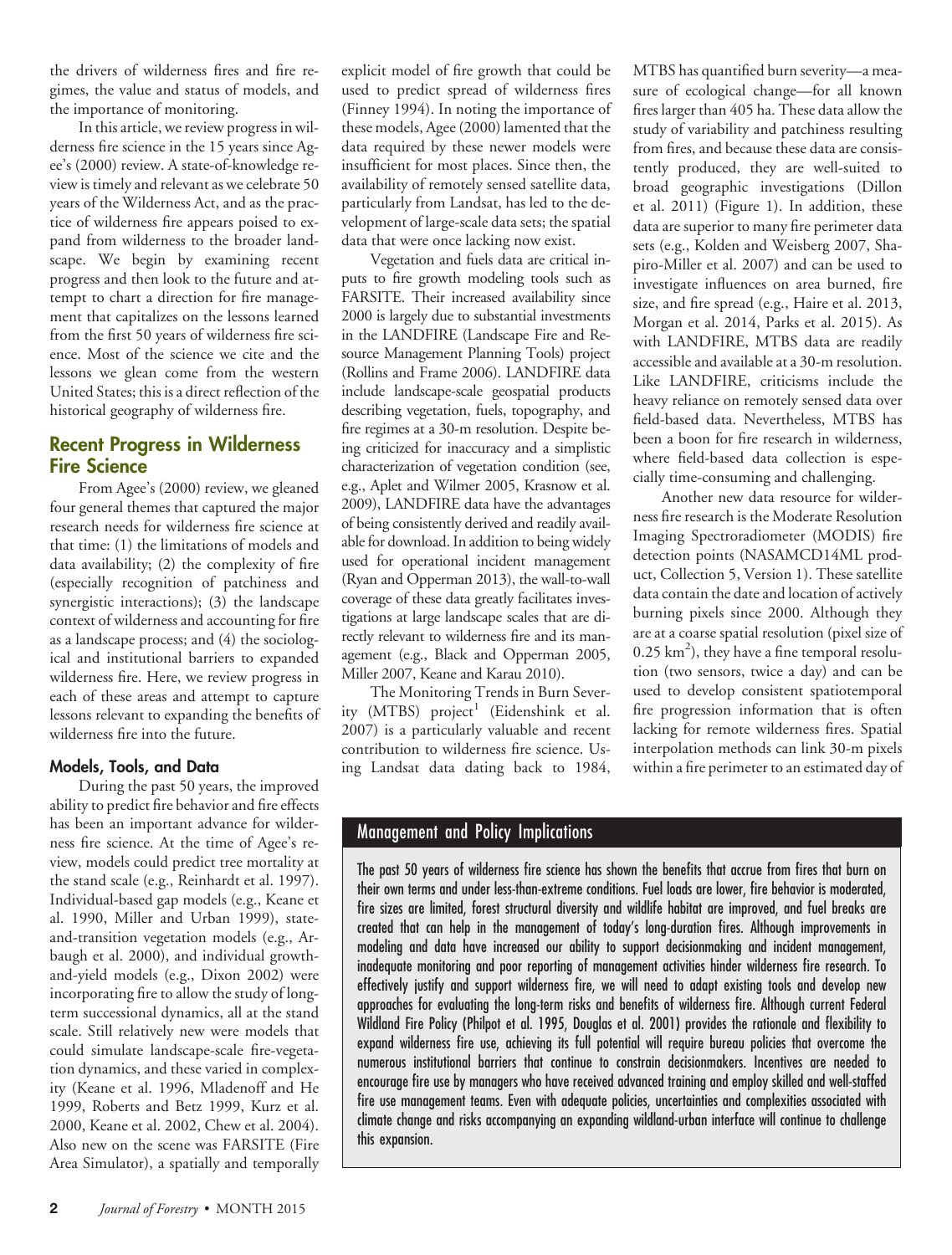

**Figure 1. Remote sensing data derived from satellite imagery have greatly advanced our ability to conduct research on wilderness fires. Shown here are consistently derived and readily available data describing categories of burn severity as differences in the Normal**ized Burn Ratio index between prefire and postfire images. Data shown are from the MTBS<sup>1</sup> **project for a fire in 1988 in the Selway-Bitterroot Wilderness.**

burning and associated weather information (Parks 2014).

In 1999, the lack of good weather information was perceived as a barrier to accurate forecasting of fire behavior as well as to reconstruction of historical events (Agee 2000). Certainly, weather data have improved, both as a result of deploying more weather stations and improved modeling and interpolation, but it is not clear that our ability to forecast weather or future fire behavior has improved concomitantly. Improvements in weather forecasting would no doubt improve the confidence that managers will need to allow fires to burn, but limitations in predictive ability may not be the barrier to wilderness fire that it was once perceived to be. Today, approaches using historical weather to model probabilistic outcomes (e.g., Finney et al. 2011a, 2011b) may provide sufficient decision support for wilderness fire.

Researchers have been making better use of historical weather data to study the drivers of past fires and fire regimes. In particular, gridded weather and climate products derived from meteorological station data (e.g., Daly et al. 2000) have been crucial for investigating the geography of fire and the drivers of fire regimes. These data have been used to tease out the complex influence of climate on fire regimes from other biophysical variables (e.g., topography) and have recently highlighted the value of wil-

derness areas as natural benchmarks. For example, one recent study revealed patterns in anthropogenic influences on wildland fire probability corresponding with large wilderness areas in the western United States (Parisien et al. 2012), and another pointed to stronger fire-climate relationships in wilderness compared with those in human-dominated areas (Parks et al. 2014).

In addition to the increased availability of these landscape-scale data, new algorithms and platforms have operationalized the application of fire behavior models. FlamMap, for example, maps fire behavior characteristics at a landscape level, allowing spatial variability in fire behavior to be examined (Finney 2006). FARSITE, as previously mentioned, simulates spatially and temporally explicit fire growth as an expanding fire front (Finney 2004). Two other modeling tools, FSPro (Finney et al. 2011b) and FSim (Finney et al. 2011a), support fire incident management decisions and national fire management strategic planning and budgeting. Although not specifically geared to supporting decisions to allow fires to burn, these tools have been used in a few cases to justify and support wilderness fire. For example, FARSITE has been used to quantify the effectiveness of wildland fire as a fuel treatment (Cochrane et al. 2012) as well as the ecological restoration opportunities that are lost when fires are suppressed (Miller and Davis 2009, Miller 2012). FSim

has been used to identify when and where ignitions starting in a wilderness setting are least likely to escape wilderness and affect the wildland-urban interface (WUI) (Scott et al. 2012, Barnett 2013) (Figure 2).

As the fire management community has embraced risk as a framework for making decisions (Wildland Fire Executive Council 2009), these new modeling platforms have found utility in fire risk analysis. Quantitative risk analysis approaches take advantage of fire behavior modeling tools to estimate likelihood, fire effects models to estimate susceptibility, and valuation techniques to estimate net value change (Finney 2005). In the wilderness context, however, this framework remains problematic for several reasons. One is that values related to wilderness character are difficult, if not impossible, to quantify. Another is that it is easier to quantify short-term risks than long-term consequences of management. Indeed, incorporating the long-term risks and future opportunity costs that accrue after suppression decisions has proven to be a nontrivial challenge (Houtman et al. 2013, Miller and Ager 2013).

Today, knowledge of fire behavior and fire effects continues to be hindered by a lack of monitoring information and a lack of accurate records. Monitoring of fire effects over time has been inconsistent. Although MTBS has helped enormously, it is a poor substitute for field-based fire effects monitoring such as that instituted by the National Park Service (National Park Service 2003). Inconsistent and poor reporting of fire management activities in wilderness, combined with the logistical challenges of working in remote settings where research activities must conform to wilderness character, leave wilderness underexploited as a natural laboratory. Continued suppression in most wilderness areas further compromises its value as a natural benchmark. Although wilderness designation has been used to infer the influence of wilderness fire management (Haire et al. 2013, Morgan et al. 2014), we still cannot answer how well we are managing fire as a natural process or the degree to which ecosystems have been affected by past suppression (Collins and Stephens 2007).

#### **Complexity and Variability of Fire**

A handful of early fire histories (Heinselman 1973, Habeck 1976, Kilgore and Taylor 1979) showed the important role that fire has played in a few high-profile wilderness ecosystems and served as the early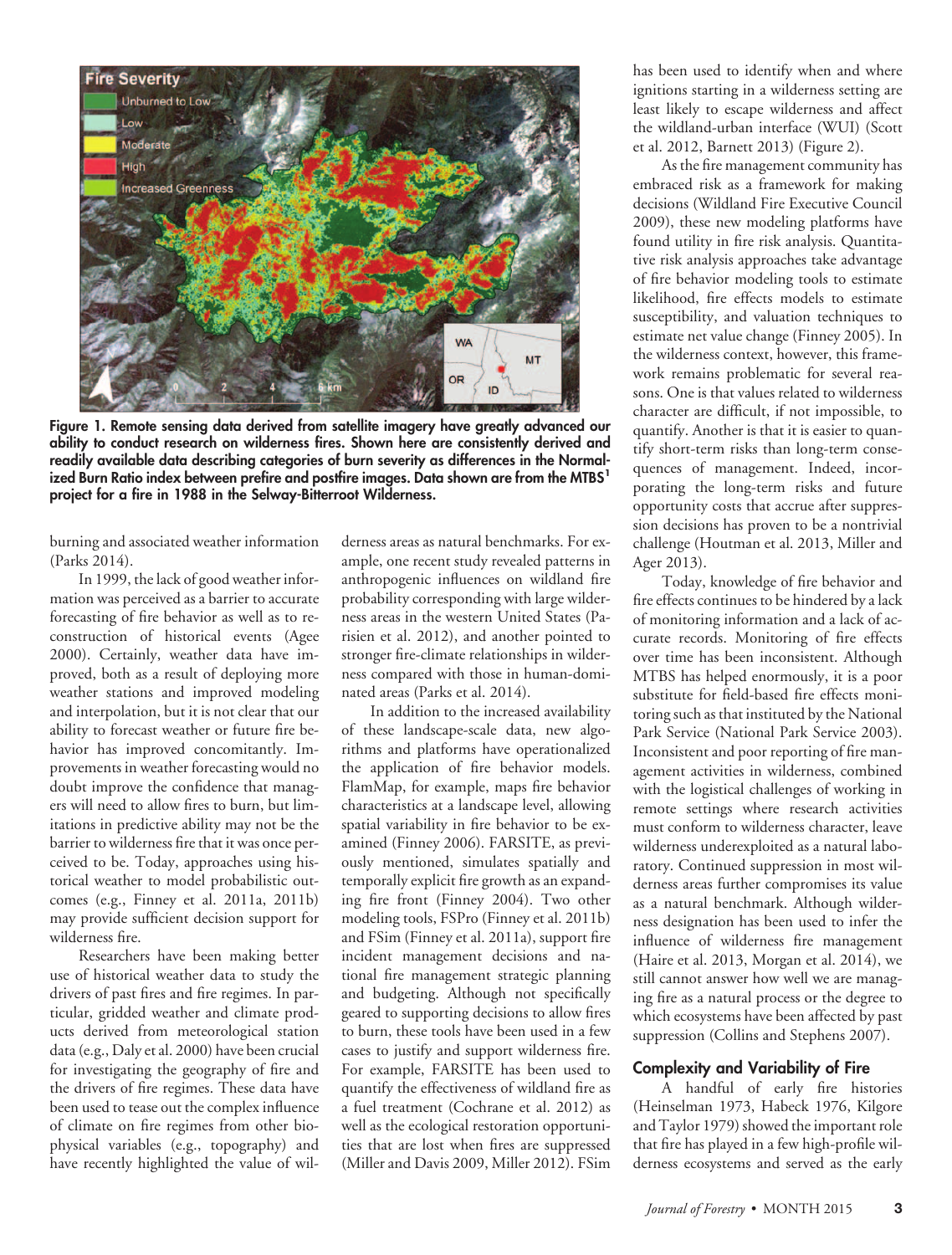

**Figure 2. Fire behavior modeling tools can be adapted for spatial risk assessments and decision support for wilderness fires. These maps were developed for the Selway-Bitterroot Wilderness with model output from FSim, which generates perimeters for many thousands of simulated fires occurring under statistically generated weather streams (Finney et al. 2011b). On the left is a map of burn probability, or likelihood of fire, a key component of risk. The map on the right was derived from FSim output using methods from Barnett (2013) to depict the probability that ignitions will escape the wilderness. Fires that ignite in the large interior zone shown in dark green have little chance of spreading beyond the wilderness boundary. (Courtesy of Kevin Barnett.)**

impetus for the wilderness fire program. Subsequent fire history studies have included a broader array of ecosystems and locations and shown how varied the role of fire can be, even within a single forest type (e.g., Beaty and Taylor 2001, Taylor and Skinner 2003, North et al. 2005, Collins and Stephens 2007, Scholl and Taylor 2010). We have learned that fire can function very differently due to specifics of regional climate, ignition availability, and local topography (Heyerdahl et al. 2001, Kellogg et al. 2008, Falk et al. 2011). All this variability can make it difficult to characterize the ecological role of fire.

Defining what we mean by a "characteristic fire regime," both as a description and a prescription, has become much more sophisticated but remains an intellectual challenge (Krebs et al. 2010). Through the 1980s, the mean or median value of fire frequency was commonly used to describe the role of fire. However, as Agee (2000) and others (e.g., Sugihara et al. 2006) have noted, the fire regime has multiple parameters, including frequency, intensity, seasonality, and extent. Although we now recognize the multiparameter nature of fire

regimes, we still base classifications on frequency and severity (e.g., LANDFIRE); such discrete classifications no longer seem adequate to capture the wide ranging role of fire in ecosystems (Table 1).

At the time of Agee's writing, a multiparameter "historical range of variability" (HRV) of the ecological process of fire held promise as a guidepost to assist management (Morgan et al. 1994). The idea behind HRV was that the best models of sustainable ecosystems are the dynamic, disturbance-influenced ecosystems of the past. Sustaining ecosystems into the future requires sustaining ecological processes, such as natural disturbances, that governed those ecosystems historically (Aplet and Keeton 1999). In practice, applying the HRV concept has proven challenging. For example, Fire Regime Condition Class (FRCC) (Hann and Strohm 2003) was developed to describe ecosystem departure from a characteristic disturbance regime, but its characterization of "HRV" as a static distribution of vegetation structural stages fails to account for ecosystem dynamics, or even a range of historical conditions (Aplet and Wilmer 2005). Even if we were more successful in describing characteristic HRV, climate change, changing land use patterns, and restrictive air quality regulations have now drawn its utility into question.

The late 20th century saw the scale of ecological investigations evolve from the stand to the landscape. In 1985, at the time of Kilgore's state-of-knowledge review, fire ecology was focused on the stand scale. By the time of Agee's 2000 summary, researchers were studying fires at landscape scales. For example, large landscape-scale fire history studies in wilderness were increasing our understanding of the drivers of fire regimes (e.g., McKenzie et al. 2000, Heyerdahl et al. 2002, Rollins et al. 2002), and variability and patchiness had been accepted as core principles of landscape ecology (Turner 1989). As more fires have burned since then, inside and outside wilderness, the importance of variability and patchiness has become impossible to ignore. For example, before 2000, mixed-severity fire was recognized but typically regarded as an aberrant category of fire. With the increased prevalence of fires on the landscape, the evidence of a mixture of fire severities and patch sizes is everywhere.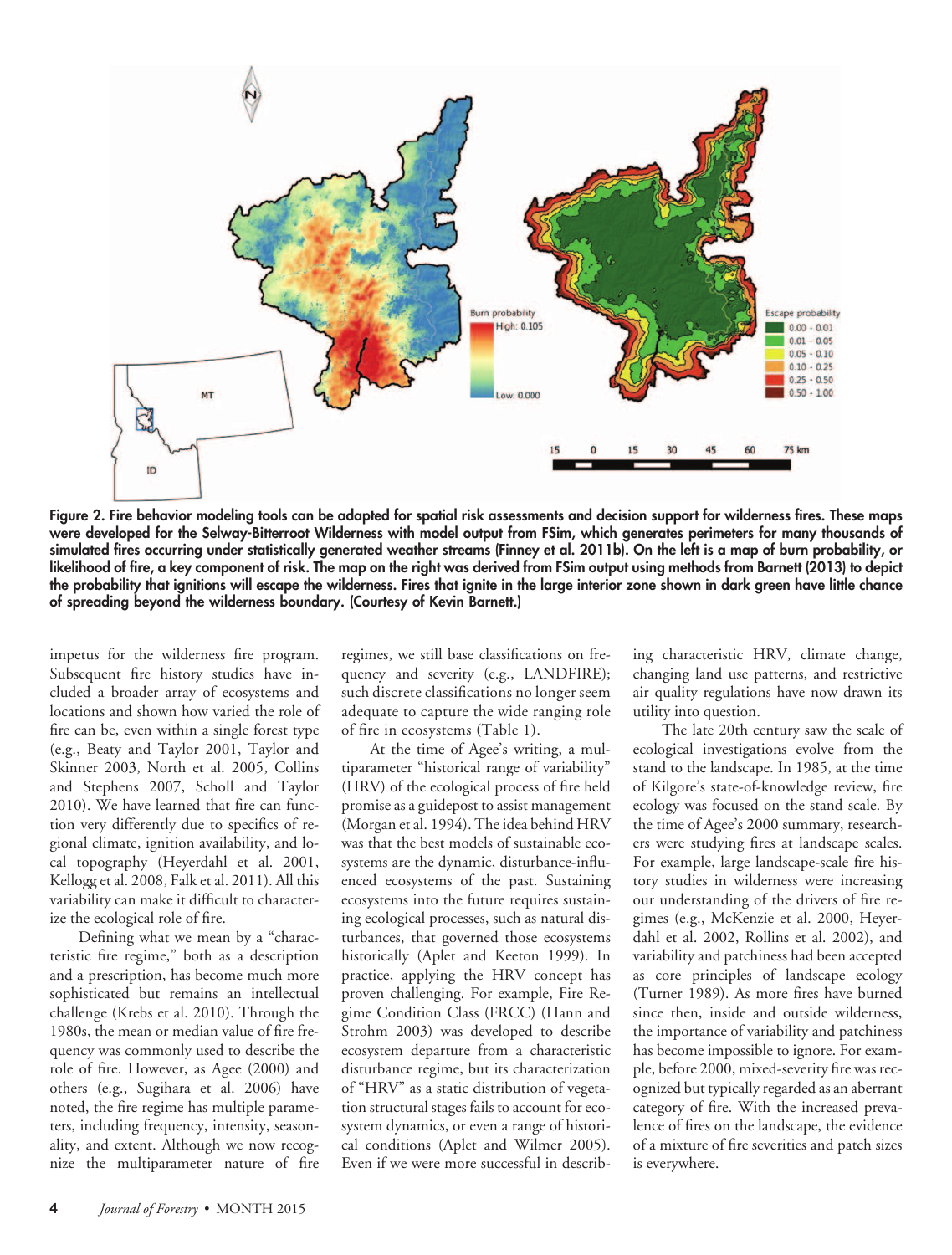**Table 1. Comparison of the fire regime classification developed by the USDA Forest Service (Hardy et al. 1998) using only fire frequency and severity to the extended definition offered by Krebs et al. (2010).**

| USDA Forest Service fire regimes                                                                                                                                                                                                                                                                                                  | Determinants of an extended definition of fire regimes                                                                                                                                                                                                                                                                                                                                                                                                                                                                                                                                                                                                                                                                                                                                                                                                             |
|-----------------------------------------------------------------------------------------------------------------------------------------------------------------------------------------------------------------------------------------------------------------------------------------------------------------------------------|--------------------------------------------------------------------------------------------------------------------------------------------------------------------------------------------------------------------------------------------------------------------------------------------------------------------------------------------------------------------------------------------------------------------------------------------------------------------------------------------------------------------------------------------------------------------------------------------------------------------------------------------------------------------------------------------------------------------------------------------------------------------------------------------------------------------------------------------------------------------|
| Fire Regime I: 0–35 yr frequency, low severity<br>Fire Regime II: 0-35 yr frequency, stand<br>replacement severity<br>Fire Regime III: $35-100+$ yr frequency,<br>mixed severity<br>Fire Regime IV: $35-100+$ yr frequency, stand<br>replacement severity<br>Fire Regime V: $200 + yr$ . frequency, stand<br>replacement severity | Factors affecting the condition of fires<br>• Fuel characteristics (quantity, flammability, connectivity,<br>compactness, classification)<br>• Meteorology (fire weather $\ldots$ )<br>• Causes of fires (ignition sources)<br>• Anthropogenic conditions (fire policy and legislation,<br>prescribed fire, burning motives and techniques)<br>• Synergisms (logging techniques, exceptional droughts)<br>Factors affecting when, where, and which fires burn<br>• Temporal distribution (chronology, duration, fire-free<br>interval, fire rotation, seasonality)<br>· Spatial distribution (extent, fire size, shape of fires,<br>ignition points, area burned per decade)<br>• Fire characteristics (vegetation type, vegetation layer, fire<br>behavior, intensity)<br>Factors affecting immediate effects<br>• Ecological severity (mortality, depth of burn) |
|                                                                                                                                                                                                                                                                                                                                   | • Severity for society (costs, damage, victims)                                                                                                                                                                                                                                                                                                                                                                                                                                                                                                                                                                                                                                                                                                                                                                                                                    |

The USDA Forest Service system is useful in its simplicity but leaves out a number of factors responsible for the complexity of fire regimes.

Ecologists have long recognized the potential for fire to interact synergistically with other ecological disturbances (White and Pickett 1985), but as Agee (2000) noted, we lack the ability to quantify or predict these synergisms. Despite intensive study of some of the largest insect outbreaks ever observed over the past 15 years, not much has changed. As reviewed by Jenkins et al. (2014), we have seen increasing synergies and interacting effects with other disturbances (insects and disease) since 2000, especially as climate strongly mediates each of these processes. Our ability to predict these effects, however, remains elusive (Hicke et al. 2012).

#### **Fire as a Landscape Process: Self-Limiting Effects and Resilience**

Wilderness fires over recent decades have revealed important long-term landscape-scale effects and provided numerous anecdotal observations by managers that landscapes are less flammable after a fire, at least until vegetation regrows and fuels accumulate again. Ecological theory posits that this pattern-process dynamic confers ecosystem resilience to subsequent fires and other disturbances (Peterson 2002). A number of recent studies are providing support for landscape ecological theory and quantifying the self-limiting effects of fire in terms of the severity, extent, and occurrence of subsequent fires. Although these self-limiting effects are certainly not unique to wilderness, wilderness contains the majority of observa-

tions for studying and quantifying these effects.

The burned area created by a fire can temper the burn severity of a subsequent fire and help restore landscapes that are resilient to frequent, low-severity fires. Holden et al. (2010) studied areas burned twice by fire across a range of vegetation types in the Gila-Aldo Leopold Wilderness Complex in New Mexico and found that the second fire tended to burn at lower severity than the initial fire. Parks et al. (2014) confirmed this, finding substantially lower burn severity for previously burned areas in this same study area as well as for the Frank Church Wilderness in Idaho. In the Illilouette Creek basin of the Yosemite Wilderness, a mix of factors influenced the severity of reburns (van Wagtendonk et al. 2012), but reburn severity was consistently lower where fires had been allowed to burn in the past. The study also revealed emerging complexities: where fire severity was high, a vegetation type change often occurred that would perpetuate subsequent high-severity fires.

The burned area created by a fire can act as a fuelbreak that limits the progression, and therefore the extent, of subsequent fires. Results from four different wilderness areas (Gila-Aldo Leopold, Frank Church, Selway-Bitterroot, and Bob Marshall) show that previous fires limit the progression of subsequent fires but that this effect diminishes with time since the initial fire and with fire weather (Teske et al. 2012, Parks et al. 2015). In the Yosemite Wilderness, Collins et al. (2009) similarly found that the ability

of burned areas to constrain the extent of subsequent fires depended on time since initial fire and fire weather. These studies provide valuable quantitative information for fire managers who are looking to opportunistically use these previously burned areas (also known as "burn scars") as fuel breaks in the safe and effective management of subsequent wilderness fires.

Fires can also reduce the ignitability of a landscape, whereby the resulting burned area is left with insufficient fuels to support the ignition of subsequent fires. Reduced fire occurrence lessens the need for initial attack resources and continued suppression operations, leading to cost savings and lower exposure to risk in subsequent years. Although not yet widely studied, this effect has been noted in a simulation study (Miller 2012), in at least one recent fire history study (Scholl and Taylor 2010), and in a study of contemporary ignitions and climate (Lutz et al. 2009).

Mid- to lower elevation dry forests that historically experienced frequent fires have been particularly affected by fire exclusion (Noss et al. 2006). In some cases, it appears that natural fire can be reintroduced to these ecosystems after a long period of fire exclusion, even if fuels have accumulated to hazardous levels and vegetation structure has changed. A study in the Bob Marshall Wilderness in Montana recently showed that these unlogged, fire-excluded forests possess a "latent resilience" to reintroduced fires and suggested that a viable prescription for restoration may be simply to allow lightningignited fires to burn (Larson et al. 2013). A similar suggestion was made after a study comparing historical fire sizes and frequency with those observed in the modern fire use period (Collins and Stephens 2007). Despite initial concerns about potential mortality of large ponderosa pine (*Pinus ponderosa*) trees after fires in 2003 in the Bob Marshall Wilderness (Keane et al. 2006), researchers found less mortality than expected when they followed up 6 years later (Leirfallom and Keane 2011). This resistance of large fire-adapted trees has also been seen in the Southwest in the Gila and Saguaro wilderness areas. There, Holden et al. (2007) found that long fire-free intervals do indeed alter forest structure, but with repeated fires, small diameter trees can be killed without significantly affecting the density of the largest trees. Other work has shown that forest structure can be restored with fires that burn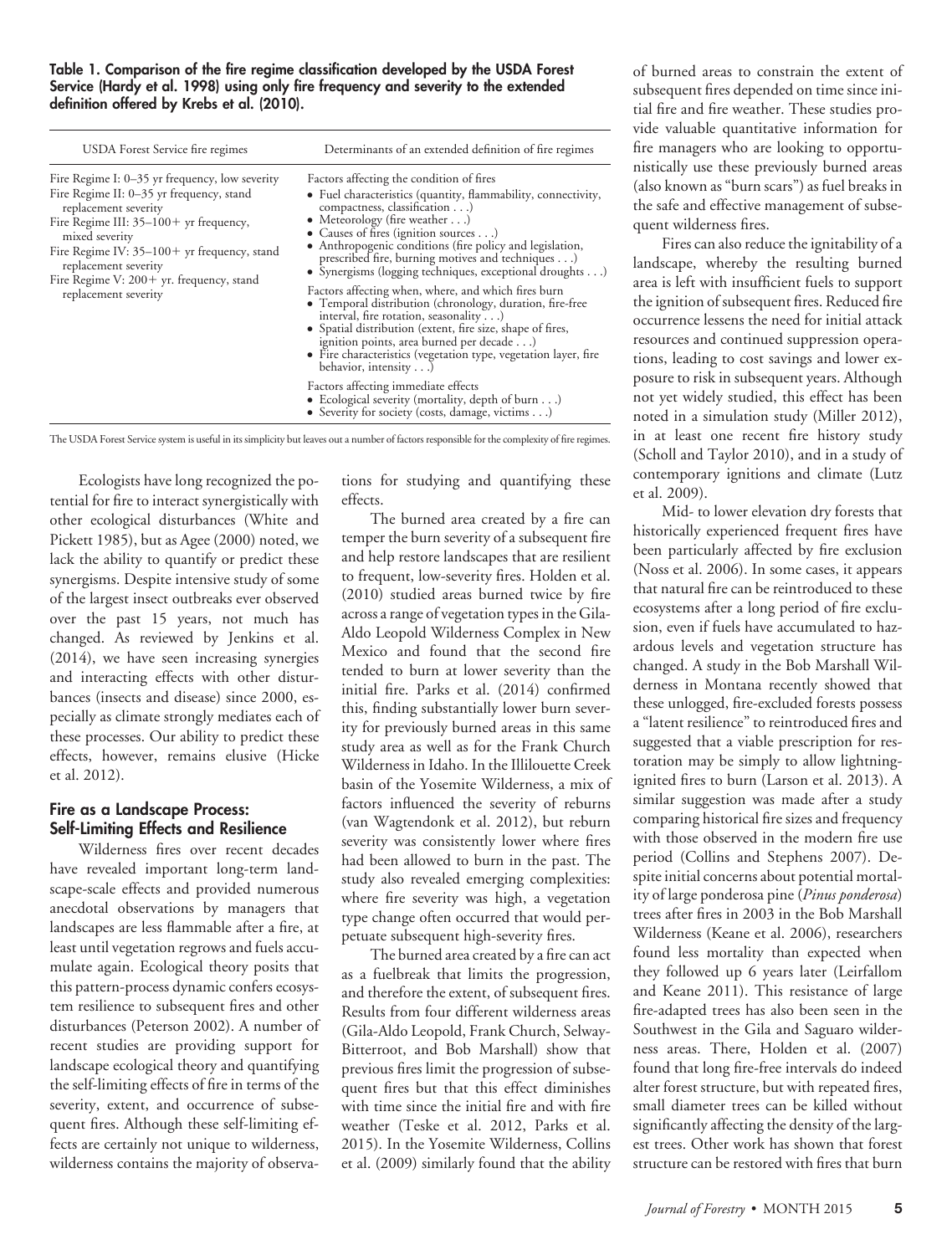intensely enough to kill trees (Fulé and Laughlin 2007).

#### **Social and Institutional Barriers to Wilderness Fire**

Social science investigations related to fire tend to focus on the built environment where humans most frequently interact with and are affected by fire (McCaffrey et al. 2013). Only a few studies of wilderness visitors have examined human relations with fire in the wilderness context (Stankey 1976, McCool and Stankey 1986).

However, some very useful social science research has investigated the factors influencing the decision to suppress or allow a fire to burn. Surveys and interviews support the conventional wisdom that the location and timing of ignitions are important factors considered by managers when they assess the short-term risks of fire (Doane et al. 2006, Williamson 2007): ignitions closer to the wilderness boundary and early in the fire season are more likely to be suppressed. Lack of public support for wilderness fire is also cited by managers as an obstacle to allowing fire to burn, and whereas there does appear to be tension between the public's support for wilderness fire and community protection concerns (Winter 2003, Kneeshaw et al. 2004), trends in attitudes of wilderness visitors suggest increasing support for the use of fire in wilderness (Knotek 2006).

Research has also revealed the strong influence of factors internal to the federal agencies (Steelman and McCaffrey 2011). Decisions to allow fires to burn are subject to much higher levels of scrutiny than decisions to suppress, and a variety of institutional factors influence the use of fire in wilderness, including insufficient internal human resource capacity, lack of internal agency support, concerns about career advancement in the event of a negative outcome, and inadequate individual commitment to using natural fire (Doane et al. 2006, Williamson 2007, Black et al. 2008). The daunting implication of these constraints, barriers, and disincentives is that the success of a wilderness fire program may hinge on the beliefs, commitment, and risk aversion of an individual line officer.

## **Extending the Benefits of Wilderness Fire**

Collectively, the foregoing suggests a need for an expansion of wilderness fire and the science to support decisions to use it. Where wilderness fire has been encouraged,



**Figure 3. Ignited by lightning in the Selway-Bitterroot Wilderness, the 2013 Gold Pan fire approached the historic Magruder Ranger Station adjacent to the Wilderness. Despite burning under extremely dry conditions and growing to over 40,000 acres, fires from previous years had reduced fuel loads so that the Gold Pan fire did not pose a serious threat to the Ranger Station. Photo by Steve McCool.**

research has demonstrated desirable results. Fuel loads are lower, fire behavior is moderated, fire sizes are limited, forest structural diversity and wildlife habitat are improved, and fuel breaks have been created that can help in the management of today's long-duration fires (e.g., Figure 3; Holden et al. 2007, Collins et al. 2009, Parks et al. 2014, 2015).

The success of wilderness fire stands in stark contrast to the more typical response, where fire is suppressed unless it cannot be due to weather. Initial attack is successful 98% of the time; however, the 2% of ignitions escaping initial attack burn under the most extreme conditions, exhibit the most extreme fire behavior, and have the greatest ecological and economic impacts (Calkin et al. 2005). Under these conditions, fire behavior can be explosive, producing large patches of uncharacteristically severely burned vegetation (e.g., Graham 2003). The current situation, as aptly described by Forest Service Deputy Chief Jim Hubbard (pers. comm., Oct. 16, 2002) is one in which "we have two kinds of fire…the kind we put out and the kind we get out of the way of." Strategic fuels management coupled with a high initial attack success rate can perhaps exclude damaging effects of fire from human communities, but implementing fuels management at the scales that are

necessary to be effective is infeasible (North et al. 2012, 2015). One way out of this untenable situation is to focus efforts on expanding a third kind of fire, wilderness fire: the kind we *could* put out because the weather is less than extreme, but we *choose* not to.

Climate change increases both the challenges and the importance of maintaining or restoring fire regimes. What has been considered extreme fire danger in the past will become more the norm by the middle of this century (Brown et al. 2004). Fire seasons will lengthen and involve more landscape area (Miller et al. 2011). In an attempt to avoid extreme fire behavior and adverse fire effects, managers may be increasingly inclined to suppress fires. However, wilderness fires have taught us that when fires are allowed to burn under less-than-extreme weather, they produce more heterogeneous and desirable conditions (Collins et al. 2009, Collins and Stephens 2010, Meyer 2015). Furthermore, ecosystems where fire has been allowed to occur naturally may be better prepared to cope with a changing climate (Allen et al. 2002). Forests whose tree densities have been reduced by previous fires may be less vulnerable to drought and insect attacks (Guarín and Taylor 2005, Fulé 2008), and the heterogeneity in forest structure and composition resulting from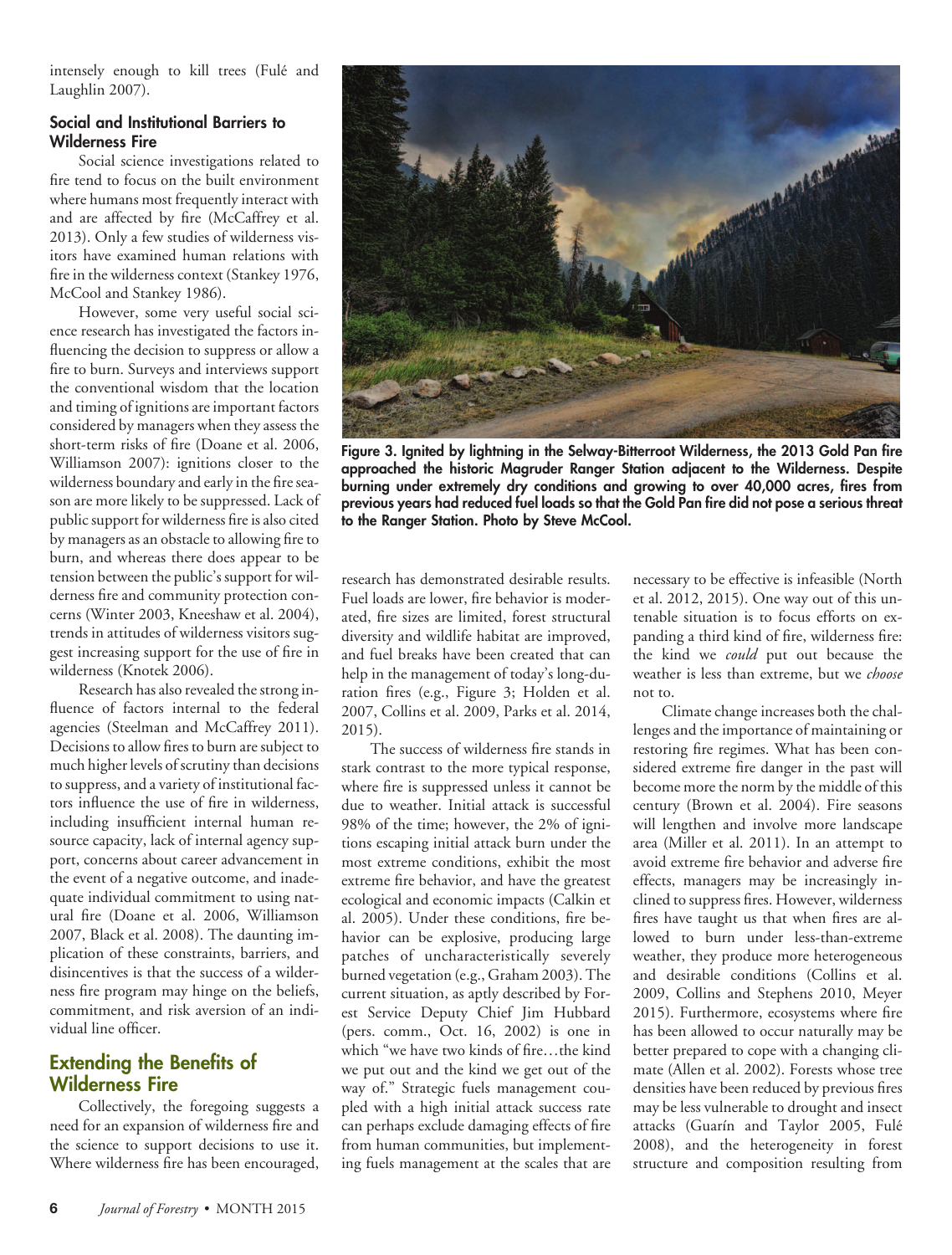past fires may limit the extent of insectcaused mortality (Bentz et al. 2009).

As noted earlier, social science research has revealed a number of cultural and procedural obstacles to wilderness fire. Much of the wilderness fire management expertise that developed over the past 40 years has been lost due to retirement, and the staff that is now in charge may not be as experienced or comfortable with managing a fire that might burn for weeks or months. Whether training can fill this experience void remains to be seen (Kobziar et al. 2011). An expanding WUI will expose more people to fire. Concerns about damage to inholdings and infrastructure, and procedural requirements of smoke management remain serious disincentives. Concerns about decisionmaker liability and lack of professional incentives to promote fire can also be barriers to restoring and maintaining fire-resilient landscapes (Calkin et al. 2011, Steelman and Mc-Caffrey 2011).

To capitalize on the benefits of wilderness fire, it will be necessary to look beyond the boundaries of wilderness and address concerns at the landscape scale. Arno and Brown (1989) proposed a three-zone fire management strategy, in which landscapes would be segregated into a wilderness fire zone, a residential zone (i.e., WUI), and a zone in between where fuels should be managed through forestry. Aplet and Wilmer (2010) expanded on this idea to argue for restoration forestry beyond the WUI and a dramatic expansion of the wilderness fire zone to include all areas sufficiently distant from communities that fire is not an immediate concern.

Extending the benefits of fire beyond wilderness is now well supported by federal fire policy, which states,

> Fire, as a critical natural process, will be integrated into land and resource management plans and activities on a landscape scale, and across agency boundaries. (Philpot et al. 1995, p. 5, Douglas et al. 2001, p.  $23)$

The 2009 *Guidance for implementation of Federal Wildland Fire Management Policy* allows that any fire "may be concurrently managed for one or more objectives and objectives can change as the fire spreads across the landscape" (Fire Executive Council 2009, p. 7) thus providing managers with more flexibility than ever to encourage fire where it is achieving objectives. Actually realizing the promise of federal policy, though, will require overcoming the previously de-

scribed barriers. Among the changes needed are increased recognition of the importance of fire in land and resource management plans, new incentives and performance measures to encourage managers to use fire, enhanced training for fire managers in the use of fire and the establishment of highly trained and well-staffed fire use management teams, and incentives for air quality regulators to facilitate the use of fire to achieve ecosystem and long-term public health benefits. Furthermore, more research, especially social science research, is needed to determine how to overcome these barriers.

## **Risk Analysis: Framing a Wilderness Fire Research Agenda**

The concept of risk has become central to fire management to the point that it now serves as a framework for a national cohesive strategy for fire management (Wildland Fire Executive Council 2014). Some of the earliest studies about wildland fire risk focused on how managers and homeowners perceive and assess risk (e.g., Gardner et al. 1987, Cortner et al. 1989). In recent years, we have seen an increasing sophistication in how fire risk is assessed (Miller and Ager 2013). Risk is understood to be composed of likelihood (or probability of occurrence), intensity, and effects, which can be positive or negative. As such, it is an expectation of loss or benefit (Finney 2005).

This conception of risk might provide a framework for realizing the benefits of expanded wilderness fire in the future. For example, managing fire in a landscape context requires understanding the likelihood of fire and its expected behavior across landscapes. Quantifying effects as positive or negative requires understanding the consequences of fire under different conditions, including less-than-extreme weather. And, expanding wilderness fire will require understanding and addressing perceptions of risk among managers and the public. We use this framework to offer the following research agenda for wilderness fire science:

1. *Use our understanding of the likelihood of fire and its expected behavior across large landscapes to identify opportunities for wilderness fire.* Risk analysis tools are commonly used to map where fire is likely to cause damage or harm and to quantify those damages. However, these same tools can be adapted for a different use: to identify where and

when opportunities exist for wilderness fire. For example, existing risk analysis tools have recently been used to determine where ignition opportunities can be exploited (Scott et al. 2012, Barnett 2013). These approaches can generate maps that show "windows of opportunity" that can be used during the size-up of new incidents. Even a small wilderness area may have a short window of opportunity late in the fire season. Furthermore, these approaches could reveal where changes to landscapes from past fires present new opportunities for wilderness fire. For example, in Colorado, the 35,000-ha High Park Fire in 2012 may have created opportunities for wilderness fire in the 3,700-ha Cache La Poudre Wilderness, previously thought to be too small to manage fire. Where opportunities for wilderness fire are lacking, this information can help inform the ongoing unresolved debate about restoring natural fire regimes with prescribed fire in wilderness (Knotek et al. 2008).

2. *Study the effects of the "third kind of fire" that burns under less-than-extreme conditions*. The few fires that we choose *not* to put out and instead allow to burn for long durations can provide us with empirical data that are otherwise unavailable. As discussed earlier, we have made considerable progress in our understanding of fire as a landscape process, especially where we have had the opportunity to observe reburns and interacting fires. When fires burn under a wide variety of weather and landscape conditions, they are likely to have a wider range of ecological effects, and research suggests that these effects fall within the natural range of variation (Meyer 2015). Although this recent empirical work has yielded very valuable and useful information, more settings and more fires need to be examined. Although research often focuses on the conditions that drive rapid spread or extreme fire behavior, we can use fires that burn under more moderate conditions to learn what drives the quiescent periods during a long-duration fire. Similarly, patches of high-severity fire understandably garner a lot of attention, but the less severely burned or unburned patches are equally, if not more, important features to study as they potentially serve as refugia critical for postfire recovery (Kolden et al. 2012, Berry et al. 2015).

3. *Develop better methods for a full, balanced accounting of risks and benefits.* We have yet to populate a complete "balance sheet" for fire and are therefore unable to weigh the benefits and costs of wilderness fire against the benefits and costs of suppres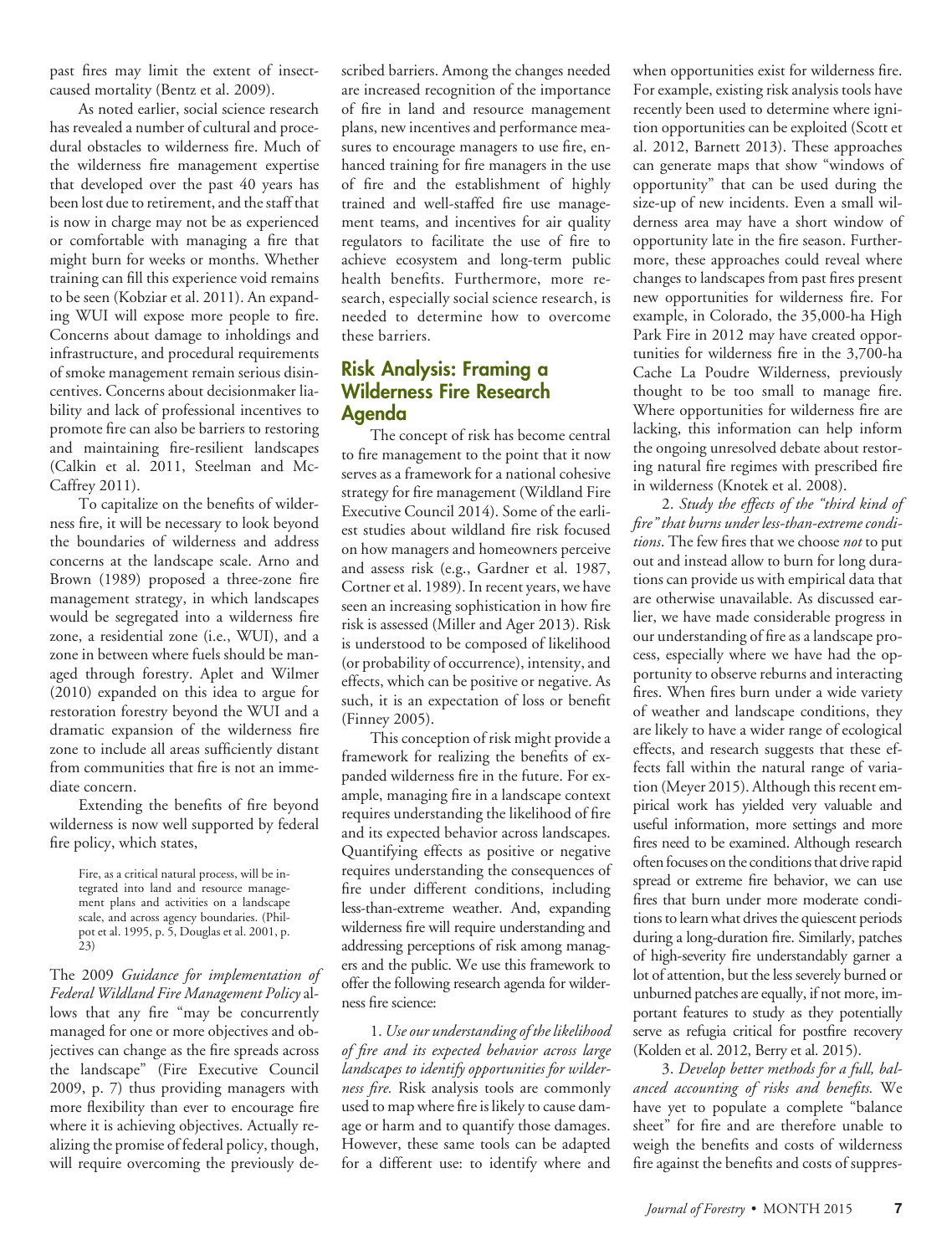sion. A full accounting of the risks and benefits would help ensure that every decision, including those that defer risk into the future and forgo the potential benefits of wilderness fire, is justified. Conceptually, the risk framework can accommodate such a comprehensive and balanced accounting of fire. Practically, however, this remains a challenge. We need innovative econometric approaches that can quantify the long-term opportunity costs and benefits of management as well as the short-term ones.

4. *Investigate how people perceive and react to fire risk.* Embracing wilderness fire requires that we see beyond the present moment and choose to accept some level of risk now in favor of deferring that risk to the future. Unfortunately, we understand very little about how risk is perceived and used in making choices. Among managers, we need to understand a lot more about what motivates fire management decisions. Among members of the public, we need to understand how their perceptions and attitudes vary and what changes in conditions or policies affect those perceptions.

#### **Conclusion**

In the 15 years since Agee last summarized the state of wilderness fire science, much has changed while much remains the same. Agee exhorted scientists and managers to conceive of wilderness not as an island but as part of a linked landscape; today, we understand wilderness to be part of a larger landscape, which is affected by the process of fire. Agee also called on scientists to incorporate patchiness into models of fire behavior; current landscape fire models can reflect the heterogeneity of burning conditions and resultant patchiness that their antecedents could not. Indeed, the understanding of fire as a heterogeneous process at all scales is one of the great advancements of the past 15 years. Even so, fire management practices today do not appear to match our ecological understanding. Few managers are keen to manage long-duration fires that grow beyond jurisdictional boundaries, exhibit unprecedented fire behavior, or leave behind fire effects that span the entire spectrum of severities.

Since the establishment of the first wilderness fire programs, fire science has matured and has expanded in its study of fire behavior across variable landscapes and regions and the resulting variability in fire regimes. Consistent through this transition, though, was the belief that the role of science

was to reduce uncertainty in our understanding of fire to improve the ability of managers to predict fire effects and fine-tune prescriptions. Reducing uncertainty would provide managers with the confidence they need to predict fire behavior and expand the use of wilderness fire. Although much has been learned about fire behavior and fire effects in the ensuing years, we may be no closer to the elusive predictions. Instead, it seems that the more we learn, the more complex the story becomes. All this complexity leaves us challenged to describe an appropriate fire regime for a particular wilderness or the likely ecosystem responses to fire. Fire science once focused on increasingly precise characterizations of fire return intervals and the tidy categorization of fire regimes, but we now understand fire to be highly variable in space and time, leaving the manager with a host of questions and imagined scenarios. Indeed, Agee (2000, p. 17) observed,

> Natural resources science often does not provide specific answers to operational problems. At best, it may provide limits or boundaries on uncertainty, or it may increase the uncertainty of the manager's domain. This may be very pleasing to a scientist, but it may leave the manager with a longer list of what might go wrong.

Uncertainty does present challenges to the manager who is looking for simple answers, but for others, it presents a path forward. If there is one thing we have come to appreciate in the past 15 years, it is that although there are characteristic patterns of fire effects for different vegetation types and biogeographical regions, fire and fire effects are highly heterogeneous (see, e.g., Romme 2005). Rather than trying to achieve greater control over fire or feeling bewildered by the physical complexity of fire, we might instead embrace the lessons of the first 50 years of wilderness fire: the imprecision of wilderness fire yields precisely the heterogeneity that is essential to ecosystem resilience. By accepting this imprecision, managers can promote the heterogeneity that will become increasingly important in an era of changing climate and increased fire activity.

Regardless of our current state of knowledge, decisions to allow fire will be made as they always have been— by individuals who believe it is the right thing to do for the resource. These decisions have taken a tremendous amount of courage, and wilderness fire science owes its success to those managers who have made these difficult calls

(Agee 2000). As Miller (2014, p. 24) concluded recently:

> The past 50 years have shown that the decision to allow a fire to burn has always been a difficult one to make. As environmental and social trends complicate the context for wilderness fire management over the next 50 years, this decision will only get more difficult. The future of wilderness fire management programs may now depend on adding to the knowledge that has developed over the past 50 years with research as well as an unwavering commitment by individuals to managing this keystone natural process.

The success of wilderness fire and wilderness fire science depends on supporting and rewarding those managers who stand up and make the tough decisions. Science will play an important role in developing the tools to support those decisions, but science alone cannot solve the problem.

#### **Endnote**

1. For more information on the data from the MTBS project, please see [www.mtbs.gov.](http://www.mtbs.gov)

#### **Literature Cited**

- AGEE, J.K. 2000. Wilderness fire science: A stateof-knowledge review. P. 5–22 in *Wilderness in a time of change conference*, Cole, D.N., S.F. McCool, W.T. Borrie, and J. O'Loughlin (eds.). USDA For. Serv., Rocky Mountain Research Station, Missoula, MT.
- ALLEN, C.D., M. SAVAGE, D.A. FALK, K.F. SUCK-LING, T.W. SWETNAM, T. SCHULKE, P.B. STA-CEY, P. MORGAN, M. HOFFMAN, AND J.T. KLINGEL. 2002. Ecological restoration of southwestern ponderosa pine ecosystems: A broad perspective. *Ecol. Applic.* 12:1418 – 1433.
- APLET, G., AND B. WILMER. 2005. The wildland fire challenge: Protecting communities and restoring ecosystems. *George Wright Forum*  $22(4):32-44.$
- APLET, G.H., AND B. WILMER. 2010. The potential for restoring fire-adapted ecosystems: Exploring opportunities to expand the use of fire as a natural change agent. *Fire Manage. Today* 70(1):36 –39.
- APLET, G.H., AND W.S. KEETON. 1999. Application of historical range of variability concepts to biodiversity conservation. P. 71– 86 in *Practical approaches to the conservation of biological diversity,* Baydack, R.K., H. Campa III, and J.B. Haufler (eds.). Island Press, Covelo, CA.
- ARBAUGH, M., S. SCHILLING, J. MERZENICH, AND J. VAN WAGTENDONK. 2000. A test of the strategic fuels management model VDDT using historical data from Yosemite National Park. P. 85– 89 in *The joint fire science conference and workshop proceedings: 'Crossing the millennium: Integrating spatial technologies and ecological principles for a new age in fire management, 1999 June 15–17, The Grove Hotel, Boise, ID,* Neuenschwander, L.F., K.C. Ryan, and G.E. Gollberg (tech. eds.). University of Idaho and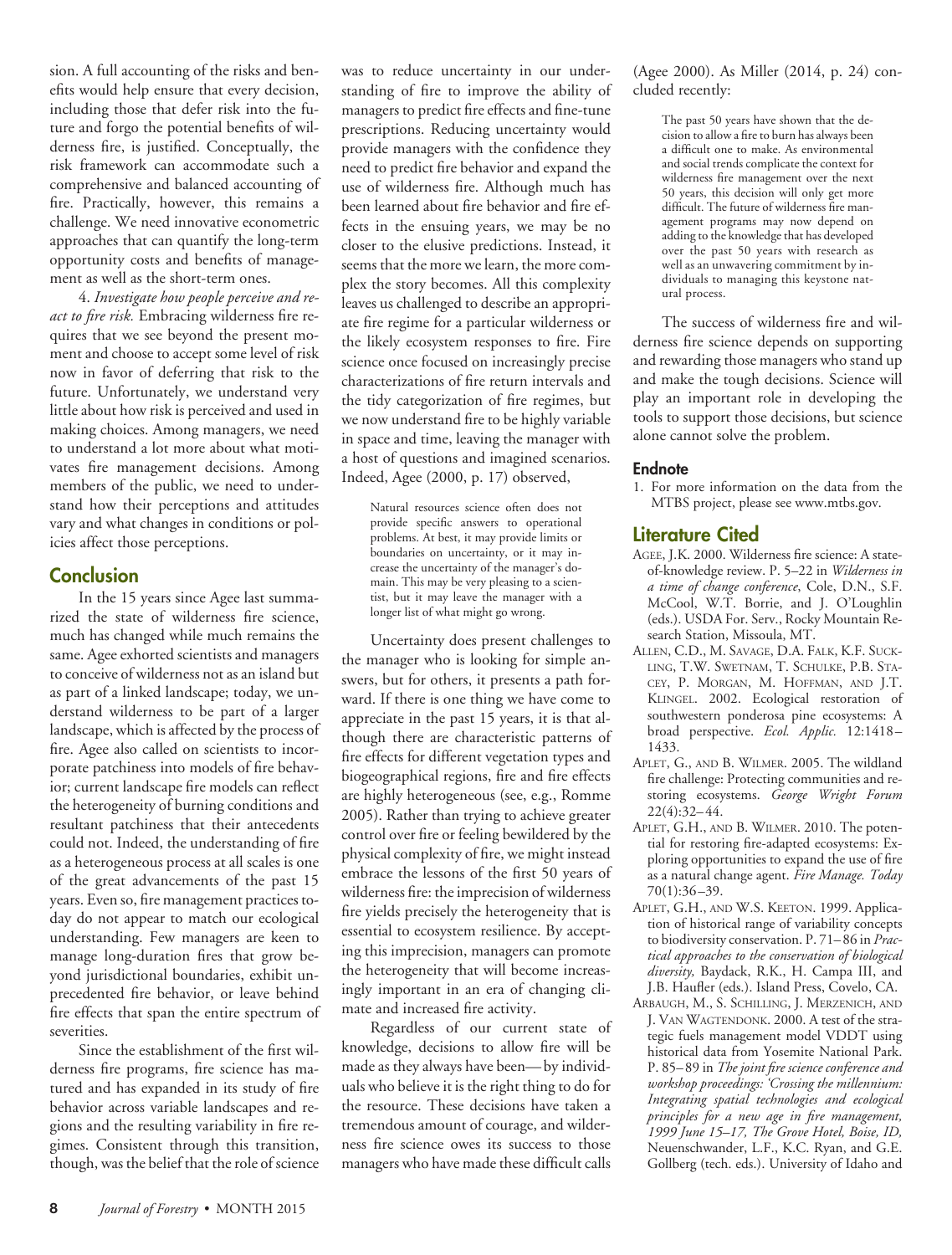the International Association of Wildland Fire, Moscow, ID, and Fairfield, WA.

- ARNO, S.F., AND J.K. BROWN. 1989. Managing fire in our forests: Time for a new initiative. *J. For.* 87(12):44 – 46.
- BARNETT, K.M. 2013. *Escape probability: An alternative risk metric to support and evaluate wilderness fire management decisions.* MSc thesis, University of Montana, Missoula, MT. 60 p.
- BEATY, R.M., AND A.H. TAYLOR. 2001. Spatial and temporal variation of fire regimes in a mixed conifer forest landscape, southern Cascades, California, USA. *J. Biogeogr.* 28:955– 966.
- BENTZ, B., J. LOGAN, J. MACMAHON, C.D. ALLEN, M. AYRES, E. BERG, A. CARROLL, ET AL. 2009. *Bark beetle outbreaks in western North America: Causes and consequences*. University of Utah Press, Salt Lake City, UT. 42 p.
- BERRY, L.E., D.A. DRISCOLL, J.A. STEIN, W. BLANCHARD, S.C. BANKS, R.A. BRADSTOCK, AND D.B. LINDENMAYER. 2015. Identifying the location of fire refuges in wet forest ecosystems. *Ecol. Applic.* In press. doi:10.1890/14- 1699.1.
- BLACK, A., AND T. OPPERMAN. 2005. *Fire effects planning framework: A user's guide.* USDA For. Serv., Gen. Tech. Rep. GTR-RMRS-163WWW, Rocky Mountain Research Station, Fort Collins, CO. 63 p.
- BLACK, A.E., M. WILLIAMSON, AND D. DOANE. 2008. Wildland fire use barriers and facilitators. *Fire Manage. Today* 68(1):10 –14.
- BROWN, J.K., R.W. MUTCH, C.W. SPOON, AND R.H. WAKIMOTO. 1995. *Proc.: Symposium on fire in wilderness and park management, 1993 March 30 –April 1; Missoula, MT.* USDA For. Serv., Gen. Tech. Rep. INT-GTR-320, Intermountain Research Station, Ogden, UT. 300 p.
- BROWN, T.J., B.L. HALL, AND A.L. WESTERLING. 2004. The impact of twenty-first century climate change on wildland fire danger in the western United States: An applications perspective. *Climatic Change* 62:365–388.
- CALKIN, D.C., M.A. FINNEY, A.A. AGER, M.P. THOMPSON, AND K.M. GEBERT. 2011. Progress towards and barriers to implementation of a risk framework for US federal wildland fire policy and decision making. *For. Policy Econ.* 13:378 –389.
- CALKIN, D.E., K.M. GEBERT, J.G. JONES, AND R.P. NEILSON. 2005. Forest Service large fire area burned and suppression expenditure trends, 1970 –2002. *J. For.* 103(4):179 –183.
- CHEW, J.D., C. STALLING, AND K. MOELLER. 2004. Integrating knowledge for simulating vegetation change at landscape scales. *West. J. Appl. For.* 19:102–108.
- COCHRANE, M.A., C.J. MORAN, M.C. WIM-BERLY, A.D. BAER, M.A. FINNEY, K.L. BECKEN-DORF, J. EIDENSHINK, AND Z. ZHU. 2012. Estimation of wildfire size and risk changes due to fuels treatments. *Int. J. Wildl. Fire* 21:357– 367.
- COLLINS, B.M., J.D. MILLER, A.E. THODE, M. KELLY, J.W. VAN WAGTENDONK, AND S.L. STE-PHENS. 2009. Interactions among wildland

fires in a long-established Sierra Nevada natural fire area. *Ecosystems* 12:114 –128.

- COLLINS, B.M., AND S.L. STEPHENS. 2007. Managing natural wildfires in Sierra Nevada wilderness areas. *Front. Ecol. Environ.* 5(10):523– 527.
- COLLINS, B.M., AND S.L. STEPHENS. 2010. Standreplacing patches within a "mixed severity" fire regime: Quantitative characterization using recent fires in a long-established natural fire area. *Landsc. Ecol.* 25:927–939.
- CORTNER, H.J., J.G. TAYLOR, E.H. CARPENTER, AND D.A. CLEAVES. 1989. Fire managers' risk perceptions. *Fire Manage. Notes* 50(4):16 –18.
- DALY, C., G.H. TAYLOR, W.P. GIBSON, T.W. PARZYBOK, G.L. JOHNSON, AND P.A. PASTERIS. 2000. High-quality spatial climate data sets for the United States and beyond. *Trans. ASAE* 43(6):1957–1962.
- DILLON, G.K., Z.A. HOLDEN, P. MORGAN, M.A. CRIMMINS, E.K. HEYERDAHL, AND C.H. LUCE. 2011. Both topography and climate affected forest and woodland burn severity in two regions of the western US, 1984 to 2006. *Ecosphere* 2(12):art130.
- DIXON, G.E. 2002. *Essential FVS: A user's guide to the Forest Vegetation Simulator.* USDA For. Serv., Forest Management Service Center, Fort Collins, CO. 226 p.
- DOANE, D., J. O'LAUGHLIN, P. MORGAN, AND C. MILLER. 2006. Barriers to wildland fire use: A preliminary problem analysis. *Int. J. Wildl.* 12: 36 –38.
- DOUGLAS, J., T. MILLS, D. ARTLEY, D. ASHE, A. BARTUSKA, R.L. BLACK, S. COLOFF, ET AL. 2001. *Review and update of the 1995 federal wildland fire management policy*. US Departments of Interior, Agriculture, Energy, Defense, and Commerce, Environmental Protection Agency, Federal Emergency Management Agency, and the National Association of State Foresters, Washington, DC. 89 p.
- EIDENSHINK, J., B. SCHWIND, K. BREWER, Z.L. ZHU, B. QUAYLE, AND S. HOWARD. 2007. A project for monitoring trends in burn severity. *Fire Ecol.* 3(1):3–21.
- FALK, D.A., E.K. HEYERDAHL, P.M. BROWN, C. FARRIS, P.Z. FULÉ, D. MCKENZIE, T.W. SWET-NAM, A.H. TAYLOR, AND M.L. VAN HORNE. 2011. Multi-scale controls of historical forestfire regimes: New insights from fire-scar networks. *Front. Ecol. Environ.* 9(8):446 – 454.
- FINNEY, M.A. 1994. Modeling the spread and behavior of prescribed natural fires. P. 138 – 143 in *12th Conference on fire and forest meteorology, 1993 October 26 –28, Jekyll Island, GA*. Society of American Foresters, Bethesda, MD.
- FINNEY, M.A. 2004. *FARSITE, Fire Area Simulator—Model development and evaluation.* USDA For. Serv., Res. Pap. RMRS-RP-4 Revised, Rocky Mountain Research Station, Ogden, UT. 47 p.
- FINNEY, M.A. 2005. The challenge of quantitative risk analysis for wildland fire. *For. Ecol. Manage.* 211:97–108.
- FINNEY, M.A. 2006. An overview of FlamMap fire modeling capabilities. P. 213–220 in *Fuels management—How to measure success: Conference proceedings, 2006 March 28 –30, Portland,*

*OR*, Andrews, P.L., and B.W. Butler (comps.). USDA For. Serv., Proc. RMRS-P-41, Rocky Mountain Research Station, Fort Collins, CO.

- FINNEY, M.A., I.C. GRENFELL, C.W. MCHUGH, R.C. SELI, D. TRETHEWEY, R.D. STRATTON, AND S. BRITTAIN. 2011a. A method for ensemble wildland fire simulation. *Environ. Model. Assess.* 16:153–167.
- FINNEY, M.A., C.W. MCHUGH, I.C. GRENFELL, K.L. RILEY, AND K.C. SHORT. 2011b. A simulation of probabilistic wildfire risk components for the continental United States. *Stochastic Environ. Res. Risk Assess.* 2011:1–28.
- FIRE EXECUTIVE COUNCIL. 2009. *Guidance for implementation of federal wildland fire management policy.* 20 p. Available online at [www.](http://www.nifc.gov/policies/policies_documents/GIFWFMP.pdf) [nifc.gov/policies/policies\\_documents/](http://www.nifc.gov/policies/policies_documents/GIFWFMP.pdf) [GIFWFMP.pdf;](http://www.nifc.gov/policies/policies_documents/GIFWFMP.pdf) last accessed June 5, 2015.
- FULÉ, P.Z. 2008. Does it make sense to restore wildland fire in changing climate? *Restor. Ecol.* 16(4):526 –531.
- FULÉ, P.Z., AND D.C. LAUGHLIN. 2007. Wildland fire effects on forest structure over an altitudinal gradient, Grand Canyon National Park, USA. *J. Appl. Ecol.* 44:136 –146.
- GARDNER, P.D., H.J. CORTNER, AND K. WIDA-MAN. 1987. The risk perceptions and policy response toward wildland fire hazards by urban home-owners. *Landsc. Urban Plan.* 14:163– 172.
- GRAHAM, R.T. 2003. *Hayman Fire case study: Summary.* USDA For. Serv., Gen. Tech. Rep. RMRS-GTR-115, Rocky Mountain Research Station, Ogden, UT. 32 p.
- GUARÍN, A., AND A.H. TAYLOR. 2005. Drought triggered tree mortality in mixed conifer forests in Yosemite National Park, California, USA. *For. Ecol. Manage.* 218(1–3):229 –244.
- HABECK, J.R. 1976. Forests, fuels and fire in the Selway-Bitterroot Wilderness, Idaho. P. 305– 353 in *Proc. Annual [14th] Tall Timbers fire ecology conference and Intermountain Fire Research Council fire and land management symposium. Missoula, MT.* Tall Timbers Research, Inc., Tallahassee, FL.
- HAIRE, S.L., K. MCGARIGAL, AND C. MILLER. 2013. Wilderness shapes contemporary fire size distributions across landscapes of the western United States. *Ecosphere* 4(1):article 15.
- HANN, W.J., AND D.J. STROHM. (2003). Fire regime condition class and associated data for fire and fuel planning: Methods and applications. P. 397– 434 in *Fire, fuel treatments, and ecological restoration, 2002 April 16 –18, Fort Collins, CO*, Omi, P.N., and L.A. Joyce (eds.). USDA For. Serv., Proc. RMRS-P-29, Rocky Mountain Research Station, Fort Collins, CO.
- HARDY, C.C., J.P. MENAKIS, D.G. LONG, J.K. BROWN, AND D.L. BUNNELL. 1998. Mapping historic fire regimes for the western United States: Integrating remote sensing and biophysical data. P. 288 –300 in *Natural resources management using remote sensing and GIS, Proceedings of the 7th Biennial Forest Service Remote Sensing Applications Conference, 1998 April 6 –10; Nassau Bay, TX.* American Photogrammetry and Remote Sensing Society, Bethesda, MD.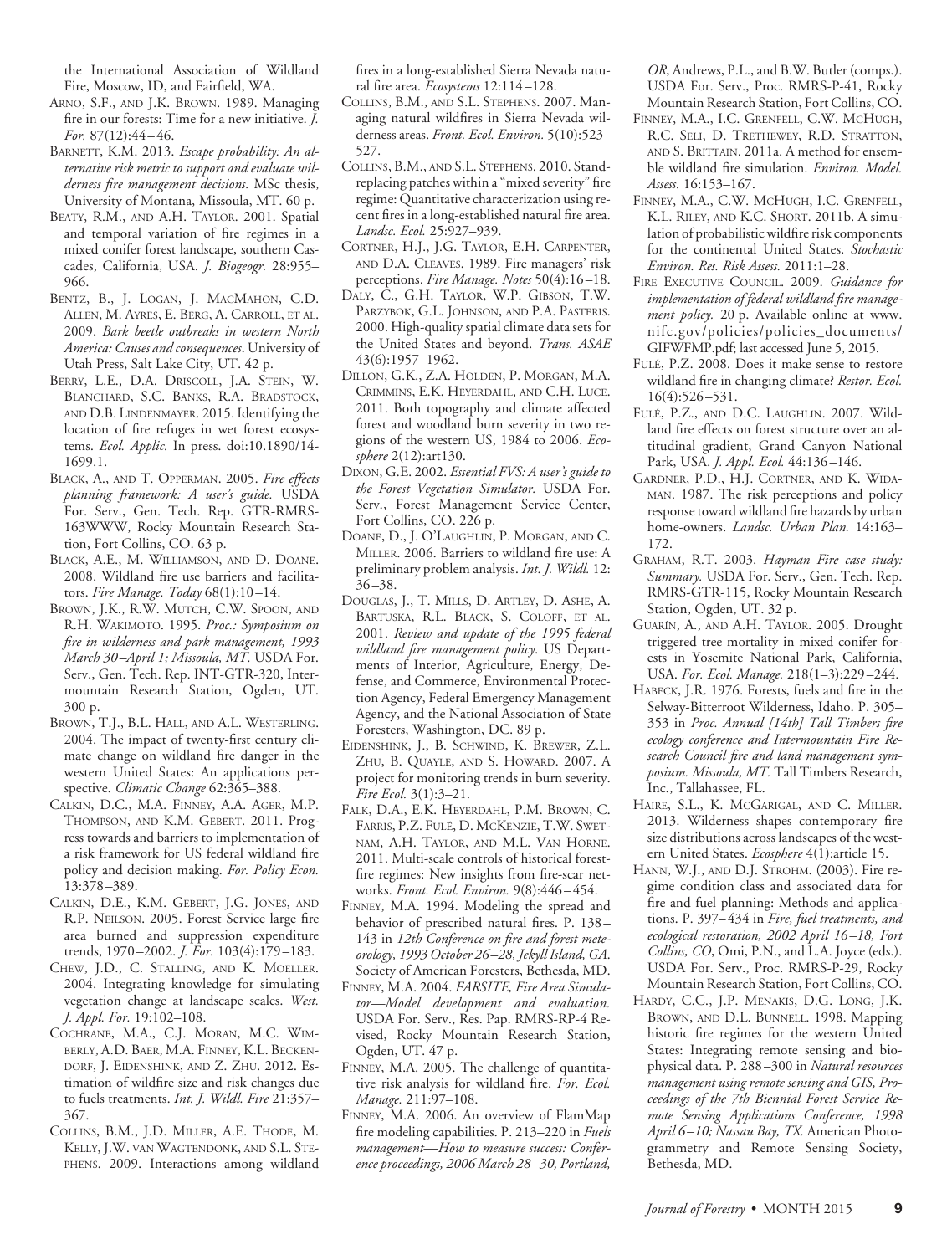- HEINSELMAN, M.L. 1973. Fire in the virgin forests of the Boundary Waters Canoe Area, Minnesota. *Quat. Res.* 3:329 –382.
- HEYERDAHL, E.K., L.B. BRUBAKER, AND J.K. AGEE. 2001. Spatial controls of historical fire regimes: A multiscale example from the interior West, USA. *Ecology* 82:660 – 678.
- HEYERDAHL, E.K., L.B. BRUBAKER, AND J.K. AGEE. 2002. Annual and decadal climate forcing of historical fire regimes in the interior Pacific Northwest, USA. *Holocene* 12(5):597– 604.
- HICKE, J.A., M.C. JOHNSON, J.L. HAYES, AND H.K. PREISLER. 2012. Effects of bark beetlecaused tree mortality on wildfire. *For. Ecol. Manage.* 271:81–90.
- HOLDEN, Z.A., P. MORGAN, AND A.T. HUDAK. 2010. Burn severity of areas reburned by wildfires in the Gila National Forest, New Mexico, USA. *Fire Ecol.* 6(3):77– 85.
- HOLDEN, Z.A., P. MORGAN, M.G. ROLLINS, AND K. KAVANAUGH. 2007. Effects of multiple wildland fires on ponderosa pine stand structure in two southwestern wilderness areas, USA. *Fire Ecol.* 3(2):18 –33.
- HOUTMAN, R.M., C.A. MONTGOMERY, A.R. GAGNON, D.E. CALKIN, T.G. DIETTERICH, S. MCGREGOR, AND M. CROWLEY. 2013. Allowing a wildfire to burn: Estimating the effect on future fire suppression costs. *Int. J. Wildl. Fire* 22:871– 882.
- HUNTER, M.E., J.M. INIGUEZ, AND C.A. FARRIS. 2014. *Historical and current fire management practices in two wilderness areas in the southwestern United States: The Saguaro Wilderness Area and the Gila-Aldo Leopold Wilderness Complex.* USDA For. Serv., Gen. Tech. Rep. RMRS-GTR-325, Rocky Mountain Research Station, Fort Collins, CO. 38 p.
- JENKINS, M.J., J.B. RUNYON, C.J. FETTIG, W.G. PAGE, AND B.J. BENTZ. 2014. Interactions among the mountain pine beetle, fires, and fuels. *For. Sci.* 60:489 –501.
- KEANE, R.E., S.F. ARNO, AND J.K. BROWN. 1990. Simulating cumulative fire effects in ponderosa pine/Douglas-fir forests. *Ecology* 71: 189 –203.
- KEANE, R.E., S. ARNO, AND L.J. DICKINSON. 2006. The complexity of managing fire-dependent ecosystems in wilderness: Relict ponderosa pine in the Bob Marshall Wilderness. *Ecol. Restor.* 24(2):71–78.
- KEANE, R.E., AND E. KARAU. 2010. Evaluating the ecological benefits of wildfire by integrating fire and ecosystem simulation models. *Ecol. Model.* 221:1162–1172.
- KEANE, R.E., R.A. PARSONS, AND P.F. HESSBURG. 2002. Estimating historical range and variation of landscape patch dynamics: Limitations of the simulation approach. *Ecol. Model.* 151:  $29 - 49.$
- KEANE, R.E., K.C. RYAN, AND S.W. RUNNING. 1996. Simulating effects of fire on northern Rocky Mountain landscapes with the ecological process model FIRE-BGC. *Tree Physiol.* 16:319 –331.
- KELLOGG, L.-K.B., D. MCKENZIE, D.L. PETER-SON, AND A.E. HESSL. 2008. Spatial models for inferring topographic controls on historical

low-severity fire in the eastern Cascade Range of Washington, USA. *Landsc. Ecol.* 23:227– 240.

- KILGORE, B.M. 1986. The role of fire in wilderness: A state-of-knowledge review. P. 70 –103 in *National wilderness research conference: Issues, state-of-knowledge, future directions, 1985 July 23–26, Fort Collins, CO*, Lucas, R.C. (ed.). USDA For. Serv., Res. Note INT-RP-475, Intermountain Research Station, Ogden, UT.
- KILGORE, B.M., AND D. TAYLOR. 1979. Fire history of a sequoia-mixed conifer forest. *Ecology* 60(1):129 –142.
- KNEESHAW, K., J.J. VASKE, A.D. BRIGHT, AND J.D. ABSHER. 2004. Acceptability norms toward fire management in three national forests. *Environ. Behav.* 36(4):592– 612.
- KNOTEK, K. 2006. Trends in public attitudes towards the use of wildland fire. In *Third international fire ecology and management congress proceedings, 2006 November 13–17, San Diego, CA* [DVD]. Washington State University, Pullman, WA.
- KNOTEK, K., A.E. WATSON, W.T. BORRIE, J.G. WHITMORE, AND D. TURNER. 2008. Recreation visitor attitudes towards managementignited prescribed fires in the Bob Marshall Wilderness Complex, Montana. *J. Leis. Res.* 40:608 – 618.
- KOBZIAR, L.N., M.E. ROCCA, C.A. DICUS, C. HOFFMAN, N. SUGIHARA, A.E. THODE, J.M. VARNER, AND P. MORGAN. 2011. Challenges to educating the next generation of wildland fire professionals in the United States. *J. For.* 107(7):339 –345.
- KOLDEN, C.A., J.A. LUTZ, C.H. KEY, J.T. KANE, AND J.W. VAN WAGTENDONK. 2012. Mapped versus actual burned area within wildfire perimeters: Characterizing the unburned. *For. Ecol. Manage.* 286:38 – 47.
- KOLDEN, C.A., AND P.J. WEISBERG. 2007. Assessing accuracy of manually-mapped wildfire perimeters in topographically dissected areas. *Fire Ecol.* 3(1):22–31.
- KRASNOW, K., T. SCHOENNAGEL, AND T.T. VE-BLEN. 2009. Forest fuel mapping and evaluation of LANDFIRE fuel maps in Boulder County, Colorado, USA. *For. Ecol. Manage.* 257:1603–1612.
- KREBS, P., G.B. PEZZATTI, S. MAZZOLENI, L.M. TALBOT, AND M. CONEDERA. 2010. Fire regime: History and definition of a key concept in disturbance ecology. *Theory Biosci.* 129(1): 53– 69.
- KURZ, W.A., S.J. BEUKEMA, W. KLENNER, J.A. GREENOUGH, D.C.E. ROBINSON, A.D. SHARPE, AND T.M. WEBB. 2000. TELSA: The Tool for Exploratory Landscape Scenario Analysis. *Comput. Electron. Agric.* 27:227– 242.
- LARSON, A.J., R.T. BELOTE, C.A. CANSLER, S.A. PARKS, AND M.S. DIETZ. 2013. Latent resilience in ponderosa pine forest: Effects of resumed frequent fire. *Ecol. Applic.* 23:1243– 1249.
- LEIRFALLOM, S.B., AND R.E. KEANE. 2011. *Sixyear post-fire mortality and health of relict ponderosa pines in the Bob Marshall Wilderness*

*Area, Montana.* USDA For. Serv., Res. Note RMRS-RN-42, Rocky Mountain Research Station, Fort Collins, CO. 5 p.

- LEOPOLD, A.S., S.A. CAIN, C.M. COTTAM, I.N. GABRIELSON, AND T.L. KIMBAL. 1963. Wildlife management in the national parks. P. 1–8 in *Transactions 28th North American wildlife and natural resources conference.* Crater Lake Institute, Crater Lake, OR.
- LOTAN, J.E., B.M. KILGORE, W.C. FISCHER, AND R.W. MUTCH. 1985. *Proceedings: Symposium on fire in wilderness and park management, 1983 November 15–18; Missoula, MT.* USDA For. Serv., Gen Tech Rep INT-182, Intermountain Research Station, Ogden, UT.
- LUTZ, J.A., J.W. VAN WAGTENDONK, A.E. THODE, J.D. MILLER, AND J.F. FRANKLIN. 2009. Climate, lightning ignitions, and fire severity in Yosemite National Park, California, USA. *Int. J. Wildl. Fire* 18:765–774.
- MCCAFFREY, S., E. TOMAN, M. STIDHAM, AND B. SHINDLER. 2013. Social science research related to wildfire management: An overview of recent findings and future research needs. *Int. J. Wildl. Fire* 22(1):15–24.
- MCCOOL, S.F., AND G. STANKEY. 1986. *Visitor attitudes toward wilderness fire management policy—1971– 84.* USDA For. Serv., Res. Pap. INT-357, Intermountain Research Station, Ogden, UT. 7 p.
- MCKENZIE, D., D.L. PETERSON, AND J.K. AGEE. 2000. Fire frequency in the interior Columbia River basin: Building regional models from fire history data. *Ecol. Applic.* 10:1497–1516.
- MEYER, M.D. 2015. Forest fire severity patterns of resource objective wildfires in the southern Sierra Nevada. *J. For.* 113(1):49 –56.
- MILLER, C. 2007. Simulation of the consequences of different fire regimes to support wildland fire use decisions. *Fire Ecol.* 3(2):83– 102.
- MILLER, C. 2012. The hidden consequences of fire suppression. *Park Sci.* 28(3):75– 80.
- MILLER, C. 2014. The contribution of natural fire management to wilderness fire science. *Int. J. Wildl.* 20(2):20 –25.
- MILLER, C., J. ABATZOGLOU, T. BROWN, AND A.D. SYPHARD. 2011. Wilderness fire management in a changing environment. P. 269 –294 in *The landscape ecology of fire*, McKenzie, D., C. Miller, and D.A. Falk (eds.). Springer, New York. 312 p.
- MILLER, C., AND A. AGER. 2013. A review of recent advances in risk analysis for wildfire management. *Int. J. Wildl. Fire.* 22:1–14.
- MILLER, C., AND B. DAVIS. 2009. Quantifying the consequences of fire suppression in two California national parks. *George Wright Forum*  $26(1):76 - 88.$
- MILLER, C., AND D.L. URBAN. 1999. A model of surface fire, climate, and forest pattern in the Sierra Nevada, California. *Ecol. Model.* 114: 113–135.
- MLADENOFF, D.J., AND H.S. HE. 1999. Design and behavior of LANDIS, an object-oriented model of forest landscape disturbance and succession. P. 125–162 in *Advances in spatial modeling of forest landscape change: Approaches and applications*, Mladenoff, D.J., and W.L.